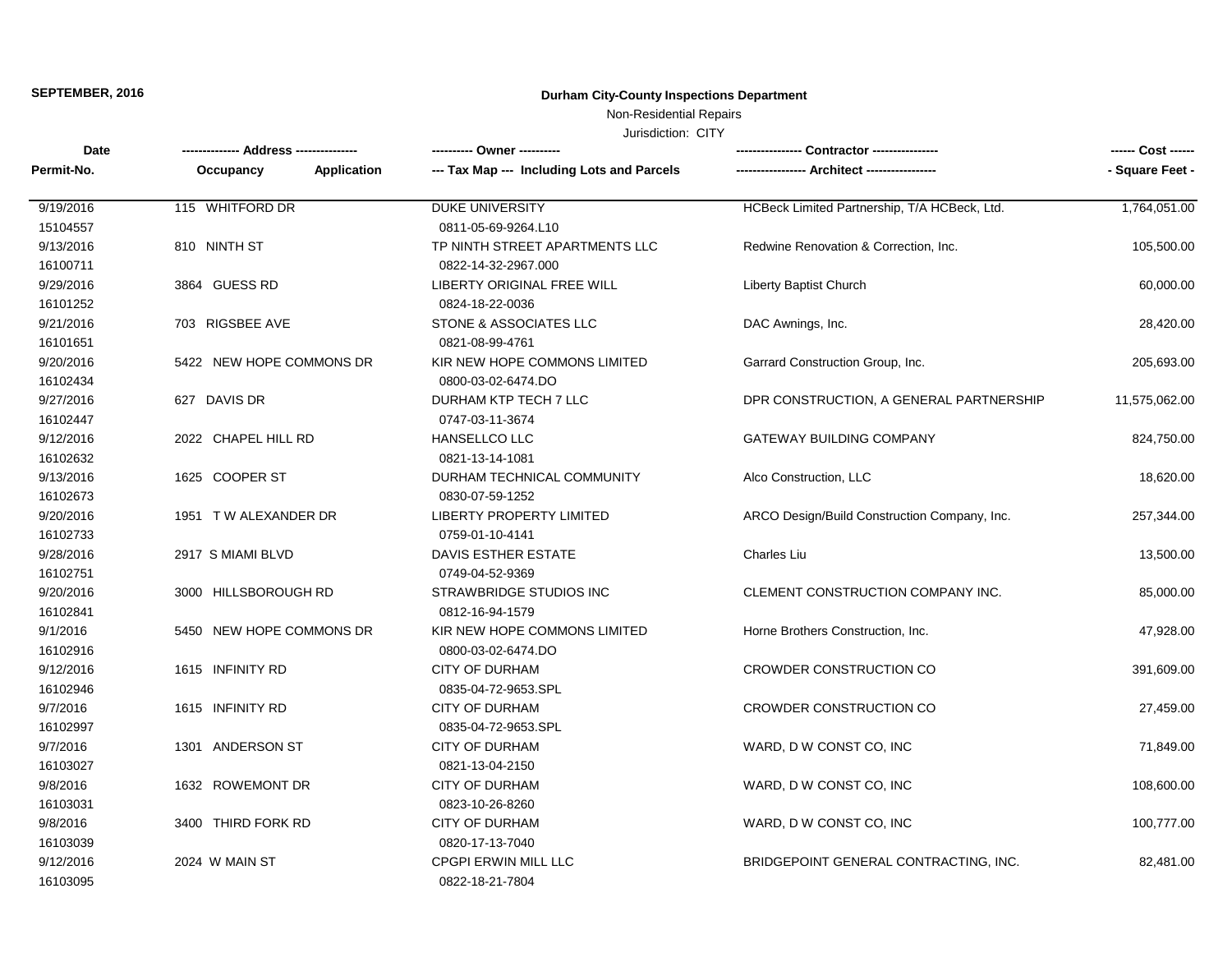### Non-Residential Repairs

| Date       | --- Address -----    |                    | ---- Owner ----------                      | --- Contractor ---------                     | ------ Cost ------ |
|------------|----------------------|--------------------|--------------------------------------------|----------------------------------------------|--------------------|
| Permit-No. | Occupancy            | <b>Application</b> | --- Tax Map --- Including Lots and Parcels |                                              | - Square Feet -    |
| 9/21/2016  | 2300 ENGLERT DR      |                    | KLOPFER ASSOCIATES NC 2 LLC                | MCDONALD-YORK CONSTRUCTION                   | 2,131,976.00       |
| 16103107   |                      |                    | 0738-01-20-3415                            |                                              |                    |
| 9/23/2016  | 2022 CHAPEL HILL RD  |                    | HANSELLCO LLC                              | <b>GATEWAY BUILDING COMPANY</b>              | 75,000.00          |
| 16103185   |                      |                    | 0821-13-14-1081                            |                                              |                    |
| 9/22/2016  | 120 E PARRISH ST     |                    | MARSH WILLIAM A III                        | WILSON, C.T., CONST. CO.                     | 160,000.00         |
| 16103187   |                      |                    | 0821-12-97-6161.000                        |                                              |                    |
| 9/1/2016   | 1101 SLATER RD       |                    | PREHC BRIGHTON HALL IC LLC                 | MCDONALD-YORK CONSTRUCTION                   | 679,036.00         |
| 16103191   |                      |                    | 0747-04-54-7339                            |                                              |                    |
| 9/19/2016  | 430 DAVIS DR         |                    | KEYSTONE 430 LL LLC                        | RILEY-LEWIS GEN CONTRACTORS, INC.            | 188,456.00         |
| 16103197   |                      |                    | 0747-03-03-2409.SPL                        |                                              |                    |
| 9/12/2016  | 407 OLD OXFORD RD    |                    | <b>NAJI AHMED</b>                          | SIGMA GENERAL CONTRACTING, LLC               | 89,000.00          |
| 16103204   |                      |                    | 0833-18-32-3315                            |                                              |                    |
| 9/30/2016  | 3700 SWARTHMORE RD   |                    | <b>CITY OF DURHAM</b>                      | WILSON, C.T., CONST. CO.                     | 150,655.00         |
| 16103232   |                      |                    | 0719-03-44-4793                            |                                              |                    |
| 9/30/2016  | 2800 W CORNWALLIS RD |                    | <b>CITY OF DURHAM</b>                      | WILSON, C.T., CONST. CO.                     | 150,655.00         |
| 16103233   |                      |                    | 0801-02-95-3324                            |                                              |                    |
| 9/26/2016  | 1058 W CLUB BLVD     |                    | NORTHGATE ASSOCIATES                       | Vision Contractors of Georgia Inc.           | 120,287.00         |
| 16103260   |                      |                    | 0822-11-65-5148                            |                                              |                    |
| 9/27/2016  | 2121 TW ALEXANDER DR |                    | GREENWAY ALEXANDER LLC                     | WINDLE CONSTRUCTION COMPANY                  | 45,000.00          |
| 16103323   |                      |                    | 0758-02-69-0972                            |                                              |                    |
| 9/2/2016   | 6013 FARRINGTON RD   |                    | HP CHAPEL HILL LLC                         | A to Z Property Maintenance                  | 10,812.00          |
| 16103338   |                      |                    | 0708-02-56-1478                            |                                              |                    |
| 9/1/2016   | 120 BASSETT DR       |                    | <b>DUKE UNIVERSITY</b>                     | HCBeck Limited Partnership, T/A HCBeck, Ltd. | 1.00               |
| 16103341   |                      |                    | 0811-05-69-9264.L10                        |                                              |                    |
| 9/1/2016   | 120 BASSETT DR       |                    | <b>DUKE UNIVERSITY</b>                     | HCBeck Limited Partnership, T/A HCBeck, Ltd. | 1.00               |
| 16103342   |                      |                    | 0811-05-69-9264.L10                        |                                              |                    |
| 9/1/2016   | 120 BASSETT DR       |                    | <b>DUKE UNIVERSITY</b>                     | HCBeck Limited Partnership, T/A HCBeck, Ltd. | 1.00               |
| 16103343   |                      |                    | 0811-05-69-9264.L10                        |                                              |                    |
| 9/1/2016   | 120 BASSETT DR       |                    | <b>DUKE UNIVERSITY</b>                     | HCBeck Limited Partnership, T/A HCBeck, Ltd. | 1.00               |
| 16103344   |                      |                    | 0811-05-69-9264.L10                        |                                              |                    |
| 9/1/2016   | 120 BASSETT DR       |                    | <b>DUKE UNIVERSITY</b>                     | HCBeck Limited Partnership, T/A HCBeck, Ltd. | 1.00               |
| 16103345   |                      |                    | 0811-05-69-9264.L10                        |                                              |                    |
| 9/1/2016   | 120 BASSETT DR       |                    | <b>DUKE UNIVERSITY</b>                     | HCBeck Limited Partnership, T/A HCBeck, Ltd. | 1.00               |
| 16103346   |                      |                    | 0811-05-69-9264.L10                        |                                              |                    |
| 9/1/2016   | 120 BASSETT DR       |                    | <b>DUKE UNIVERSITY</b>                     | HCBeck Limited Partnership, T/A HCBeck, Ltd. | 1.00               |
| 16103347   |                      |                    | 0811-05-69-9264.L10                        |                                              |                    |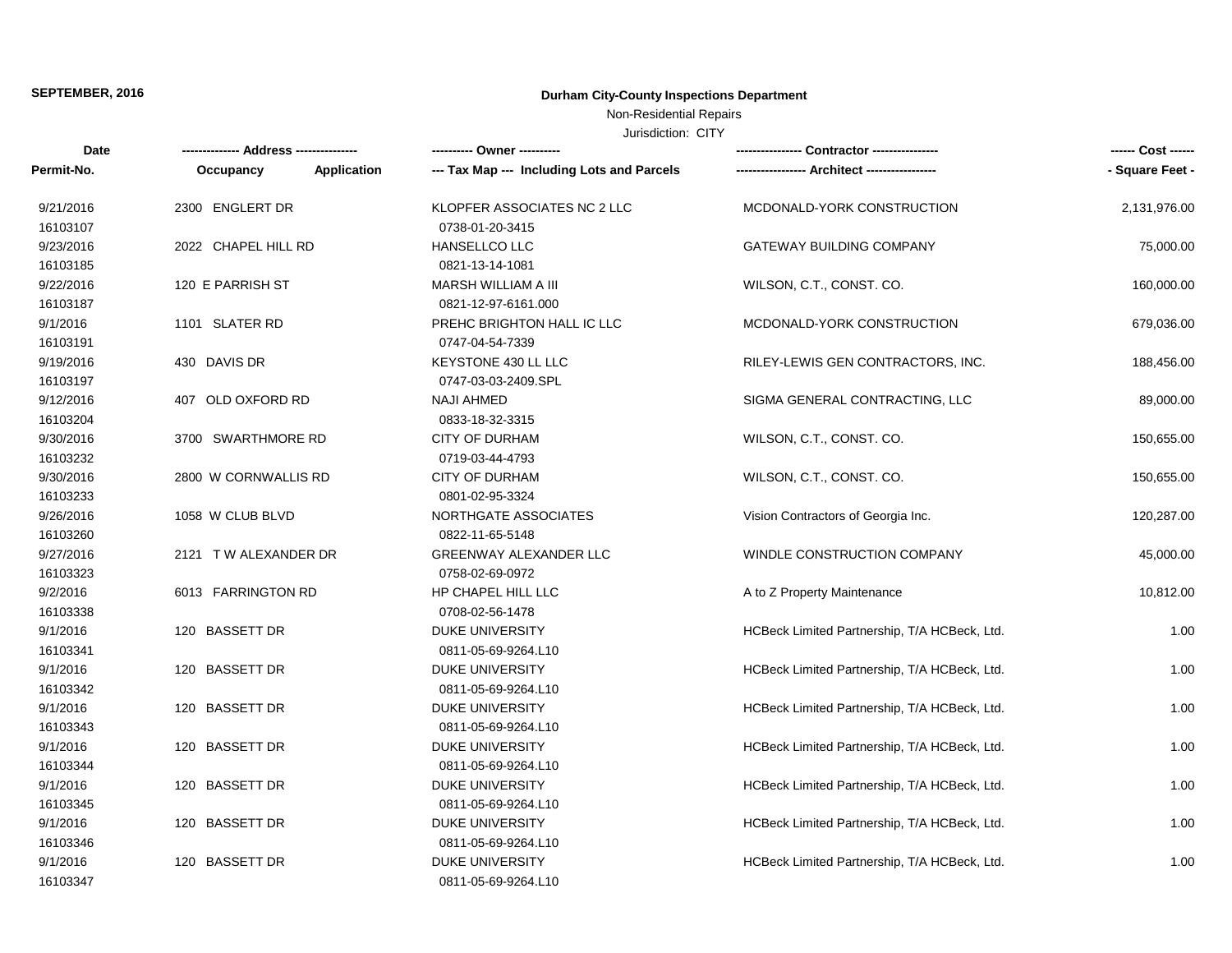### Non-Residential Repairs

| Date       |                       |                    | ---------- Owner ----------                | Contractor ----------------                          | ------ Cost ------ |
|------------|-----------------------|--------------------|--------------------------------------------|------------------------------------------------------|--------------------|
| Permit-No. | Occupancy             | <b>Application</b> | --- Tax Map --- Including Lots and Parcels |                                                      | - Square Feet -    |
| 9/14/2016  | 1200 W CHAPEL HILL ST |                    | SELF HELP VENTURES FUND                    | GATEWAY BUILDING COMPANY                             | 5,000.00           |
| 16103350   |                       |                    | 0821-06-47-3840                            |                                                      |                    |
| 9/12/2016  | 4238 TECHNOLOGY DR    |                    | FLEX III LLC                               | HUBRICH CONTRACTING INC.                             | 63,250.00          |
| 16103363   |                       |                    | 0833-01-27-5357                            |                                                      |                    |
| 9/29/2016  | 810 NINTH ST          |                    | TP NINTH STREET APARTMENTS LLC             | MCKENNA CONST. CO. INC.                              | 127,000.00         |
| 16103365   |                       |                    | 0822-14-32-2967.000                        |                                                      |                    |
| 9/26/2016  | 301 MORRIS ST         |                    | MEASUREMENT INCORPORATED                   | <b>BARNHILL CONTRACTING CO</b>                       | 1,000.00           |
| 16103416   |                       |                    | 0821-08-88-4837                            |                                                      |                    |
| 9/9/2016   | 905 W MAIN ST         |                    | SEHED INVESTMENT GROUP                     | <b>BAKER ROOFING COMPANY</b>                         | 38,156.00          |
| 16103422   |                       |                    | 0821-07-68-5878                            |                                                      |                    |
| 9/27/2016  | 4711 HOPE VALLEY RD   |                    | <b>REGENCY CENTERS INC</b>                 | WINDLE CONSTRUCTION COMPANY                          | 45,000.00          |
| 16103428   |                       |                    | 0719-01-20-9101                            |                                                      |                    |
| 9/30/2016  | 4800 GARRETT RD       |                    | <b>FAITH INCREASE LLC</b>                  | W.L. BISHOP CONSTRUCTION CO                          | 100.00             |
| 16103435   |                       |                    | 0800-04-81-0900                            |                                                      |                    |
| 9/29/2016  | 112 W MAIN ST         |                    | <b>HOLMES MEREDYTHE J</b>                  | CORE BUILDING CO., INC.                              | 237,544.00         |
| 16103442   |                       |                    | 0821-12-97-3238                            |                                                      |                    |
| 9/27/2016  | 2605 MERIDIAN PKWY    |                    | MERIDIAN-OCP LLC                           | TP Triangle Construction, LLC                        | 15,799.32          |
| 16103472   |                       |                    | 0728-02-86-3919                            |                                                      |                    |
| 9/19/2016  | 124 SCIENCE DR        |                    | <b>DUKE UNIVERSITY</b>                     | ROMEO GUEST ASSOC. INC                               | 102,573.00         |
| 16103501   |                       |                    | 0811-05-69-9264.L10                        |                                                      |                    |
| 9/26/2016  | 4800 GARRETT RD       |                    | <b>FAITH INCREASE LLC</b>                  | W.L. BISHOP CONSTRUCTION CO                          | 585,000.00         |
| 16103507   |                       |                    | 0800-04-81-0900                            |                                                      |                    |
| 9/19/2016  | 2515 S TRICENTER BLVD |                    | CLPF RESEARCH CENTER LLC                   | LAROQUE CONSTRUCTION, LLC.                           | 71,550.00          |
| 16103519   |                       |                    | 0738-02-49-5749                            |                                                      |                    |
| 9/22/2016  | 3130 HILLANDALE RD    |                    | <b>CROASDAILE FARMS APARTMENTS</b>         | <b>BLACKLEAF, INC.</b>                               | 7,453.00           |
| 16103556   |                       |                    | 0814-08-80-3270                            |                                                      |                    |
| 9/22/2016  | 3130 HILLANDALE RD    |                    | <b>CROASDAILE FARMS APARTMENTS</b>         | <b>BLACKLEAF, INC.</b>                               | 60,086.00          |
| 16103557   |                       |                    | 0814-08-80-3270                            |                                                      |                    |
| 9/22/2016  | 314 SMALLWOOD DR      |                    | ALEXANDER INDUSTRIAL PARK                  | <b>BLACKLEAF, INC.</b>                               | 46,676.00          |
| 16103558   |                       |                    | 0758-01-27-3876                            |                                                      |                    |
| 9/27/2016  | 10 DUKE MEDICINE CIR  |                    | DUKE UNIVERSITY                            | Robins & Morton Group, The                           | 263,051.00         |
| 16103584   |                       |                    | 0811-05-69-9264.L10                        |                                                      |                    |
| 9/28/2016  | 3701 S MIAMI BLVD     |                    | <b>GENERAL ELECTRIC CO</b>                 | Raleigh Remodeling Company - T/A Dominick A. Caswell | 38,345.00          |
| 16103624   |                       |                    | 0748-01-87-8665.SPL                        |                                                      |                    |
| 9/28/2016  | 1606 PAGE RD EXT      |                    | POPE FAMILY MILLENNIUM LLC                 | <b>Dealers Solutions</b>                             | 22,000.00          |
| 16103627   |                       |                    | 0759-04-53-7983                            |                                                      |                    |